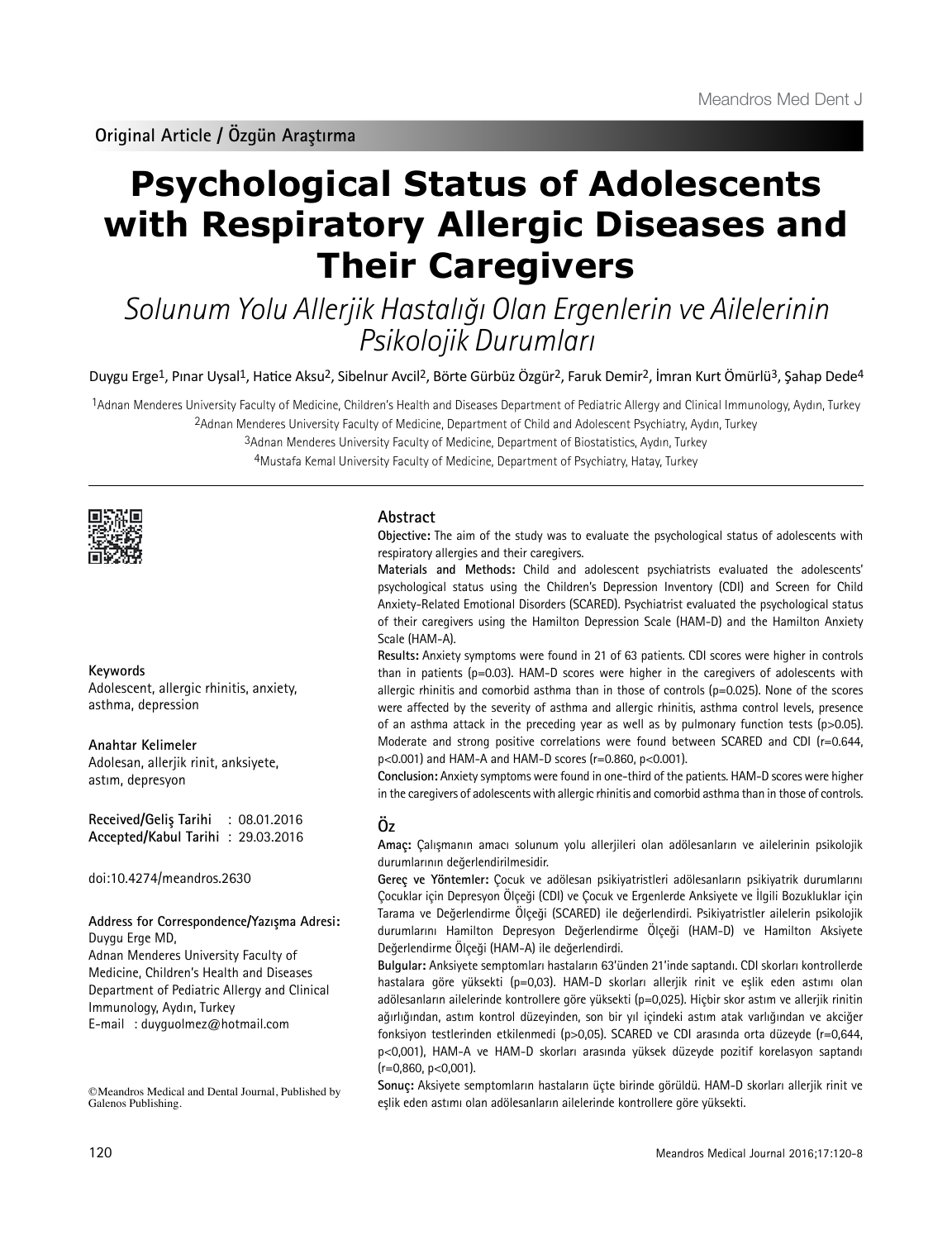# **Introduction**

Asthma is the most prevalent chronic disease in childhood (1). Most patients with asthma have concurrent rhinitis, whereas 10%-40% of patients with allergic rhinitis have asthma (2). Studies have shown that the prevalence of rhinitis and asthma are increasing in childhood (3).

Recent publications have shown a relationship between psychological factors and respiratory allergic diseases in children (4). Patients with allergic rhinitis have higher rates of depression, anxiety and psychosocial problems than healthy individuals (5-7). Adolescents with asthma are at an increased risk of comorbid anxiety and depressive disorders compared to healthy adolescents (8). Furthermore, asthma with comorbid allergic rhinitis has a greater negative impact on the psychological status of the patients (9).

A few studies have investigated the impact of mental health problems in caregivers on the outcomes of children with asthma (10-13). Previous studies have reported that caregivers of children with asthma are at an increased risk of symptoms of anxiety and depression (10,11). Brown et al. (12) showed that depressive symptoms in caregivers were associated with higher morbidity in children with asthma. Bitsko et al. (13) suggested that symptoms of depression and anxiety in adolescents with asthma and their caregivers could lead to non-adherence to medications and poor symptom control. Seasondependent increase in suicides was reported in atopic people (14). In a study by Marshall et al., (15) patients with allergic rhinitis sensitized to ragweed pollen had lower positive-affect scores during the ragweed season.

Although there are some data about the psychological or behavioral problems seen in patients with respiratory allergic diseases (14,15), however, there is no evidence in the literature showing the effect of psychological distress on disease control in adolescents at the pollen season. To the best of our knowledge, no study has investigated the psychological status of children and adolescents with asthma and/or allergic rhinitis sensitized to pollen and their caregivers to determine its impact on the outcomes of their respiratory allergies during the pollen season. In this study, we investigated the depression and anxiety status of adolescents with

asthma and/or allergic rhinitis sensitized to pollen and their caregivers to determine the impact on their conditions during the pollen season.

# **Materials and Methods**

This study was conducted at the Department of Pediatric Allergy and Immunology between March and June 2014. Adolescents aged between 120 and 216 months with a diagnosis of asthma and/or allergic rhinitis, sensitized to pollen were invited to participate in this study.

We recorded information including age, gender, medical history, atopic sensitization, severity of asthma and allergic rhinitis, degree of asthma control, pulmonary functions, frequency of asthma attacks, number of admissions to emergency departments due to asthma in the preceding year, number of siblings, caregivers' education, and monthly income.

Skin-prick tests with common aeroallergens were performed according to the European Academy of Allergy and Clinical Immunology recommendations (16). Allergic sensitization to pollens was defined as a positive skin-prick test result to at least one pollen allergen responsible for the respiratory symptoms in spring. In the Aegean region, pollen from grasses, cereals and Olea europaea are the most frequently detected production of which peaks in spring (17).

Asthma was diagnosed according to the Global Initiative for Asthma (GINA) recommendations and based on clinical asthma symptoms and lung function tests. Asthma severity and control was determined according to the GINA guidelines (18). We also used the Asthma Control Test (ACT) to assess the degree of asthma control. It is a validated self-administered questionnaire comprising five questions related to the preceding 4 weeks. Each question includes five response modalities with a score ranging from 1 to 5, yielding a global arithmetic score ranging from 5 to 25. A cut-off score of ≤19 identified patients with poorly controlled asthma (19). Pulmonary function tests were performed using a spirometer (MasterScreen<sup>™</sup> Pneumo; Jaeger, North Rhine, Westphalia, Germany). Forced expiratory volume in 1 s, forced vital capacity and maximum mid-expiratory flow (MMEF25-75%) were measured according to the American Thoracic Society/the European Respiratory Society guidelines (20). The patients performed three consecutive maneuvers and the best result was retained.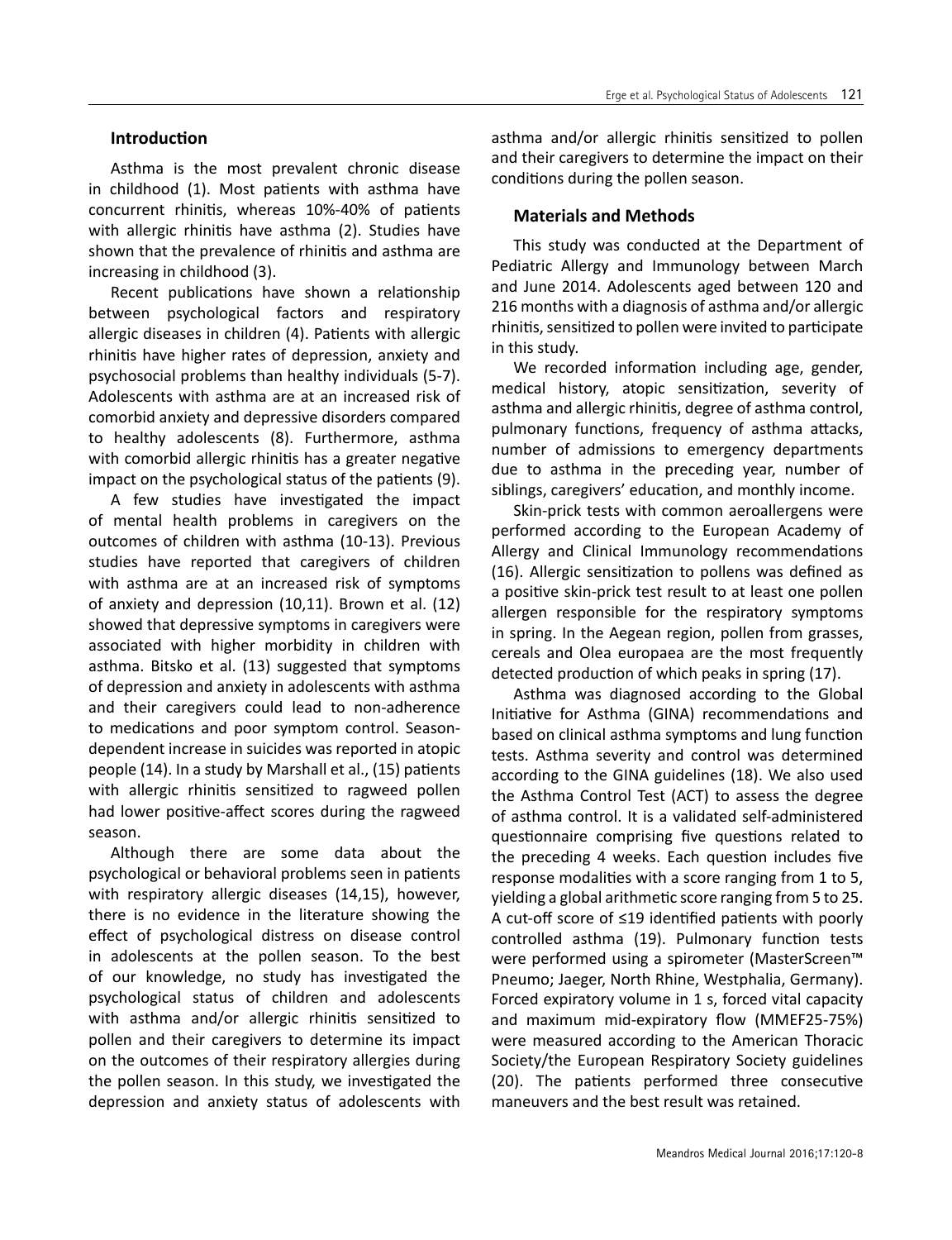The diagnosis of allergic rhinitis and assessment of its severity were done according to the Allergic Rhinitis and its Impact on Asthma (ARIA) guidelines (21). The severity of allergic rhinitis was also determined using the Visual Analogue Scale (VAS) proposed by the Joint Task Force on Practice Parameters (22). It was found to correlate well with the ARIA guidelines. A VAS score ranging from 0 (nasal symptoms, not at all bothersome) to 10 cm (nasal symptoms, extremely bothersome) was used to assess the severity of the combined nasal symptoms (23). We also used a VAS for the individual symptoms, such as nasal obstruction, rhinorrhea, sneezing and nasal pruritus.

The Children's Depression Inventory (CDI) and Screen for Child Anxiety-Related Emotional Disorders (SCARED) were used by child and adolescent psychiatrists to determine the psychological status of the children and adolescents. The Hamilton Depression Scale (HAM-D) and the Hamilton Anxiety Scale (HAM-A) were used by psychiatrists to determine the psychological status of their caregivers.

The CDI is a 27-item self-report assessment that evaluates the cognitive, affective and behavioral symptoms of depression during the preceding 2 weeks in children and adolescents aged 8-17 years. Each item is scored as absence (0 points), mild presence (1 point) or clear presence (2 points), leading to a total score ranging from 0 to 54. CDI scores of ≥19 are considered clinically indicative of the significant depressive symptomatology (24). The validity and the reliability of the Turkish version were assessed in Turkish children by Öy (25).

The SCARED is a 41-item child/parent reporting instrument used to identify children with anxiety disorders. It examines five factors: somatic symptoms/ panic, generalized anxiety, separation anxiety, social phobia and school phobia. The items in the SCARED are rated on a three-point scale ranging from 0 (not true or hardly ever true) to 2 (true or often true). The total score ranges from 0 to 82. Patients who score ≥25 can be diagnosed with anxiety disorder (26). The validity and the reliability of the Turkish version were tested in Turkish children by Karaceylan (27).

The HAM-A was designed by Hamilton to determine the level of anxiety and distribution of symptoms in individuals. The HAM-A consists of 14 questions that investigate physical and mental symptoms. The score ranges from 0 to 56. Scores ≥14 are clinically

Meandros Medical Journal 2016;17:120-8

indicative of significant anxiety (28). The reliability and the validity of the Turkish version were analyzed by Yazıcı et al. (29). The HAM-D is a form developed by Hamilton, consisting of 17 questions. A score of ≥14 indicates depression. The reliability and the validity of the Turkish version were confirmed by Akdemir et al. (30).

In this study, healthy controls age- and sex-matched to the patients were enrolled. Their caregivers were also recruited. Demographic data, the SCARED and CDI scores of the healthy adolescents and the HAM-A and HAM-D scores of their caregivers were determined. The depression and the anxiety scores of the patients and their caregivers were compared with those of the healthy controls and their caregivers. The relationships between CDI and SCARED and HAM-A and HAM-D scores and the outcomes of the allergic diseases were evaluated.

The study protocol was approved by the ethics committee of the Adnan Menderes University Faculty of Medicine (Reference number: 2014/351). Written informed consent was obtained from all the adolescents and their caregivers.

#### **Statistical Analysis**

The statistical software package SPSS Statistics for Windows Version 17 (SPSS Inc., Chicago, IL, USA) was used for all the statistical analyses. The Kolmogorov-Smirnov test was used to evaluate whether the distribution of continuous variables were normal. Comparisons between the groups of normally distributed independent variables, depending on the number of groups, were performed using the independent t-test or one-way analysis of variance (ANOVA) and descriptive statistics were presented as means±standard deviation (minimum-maximum). Comparisons between the two groups of non-normally distributed independent variables, depending on the number of groups, were performed using the Mannwhitney u test or Kruskal-Wallis test and descriptive statistics were shown as median (25-75 percentiles). Spearman's rank correlation coefficient was used to assess the correlation between non-normally distributed independent variables. Chi-square test was used to analyze the categorical variables and descriptive statistics were presented as frequencies (%) for the categorical variables. A p value of less than 0.05 was considered statistically significant.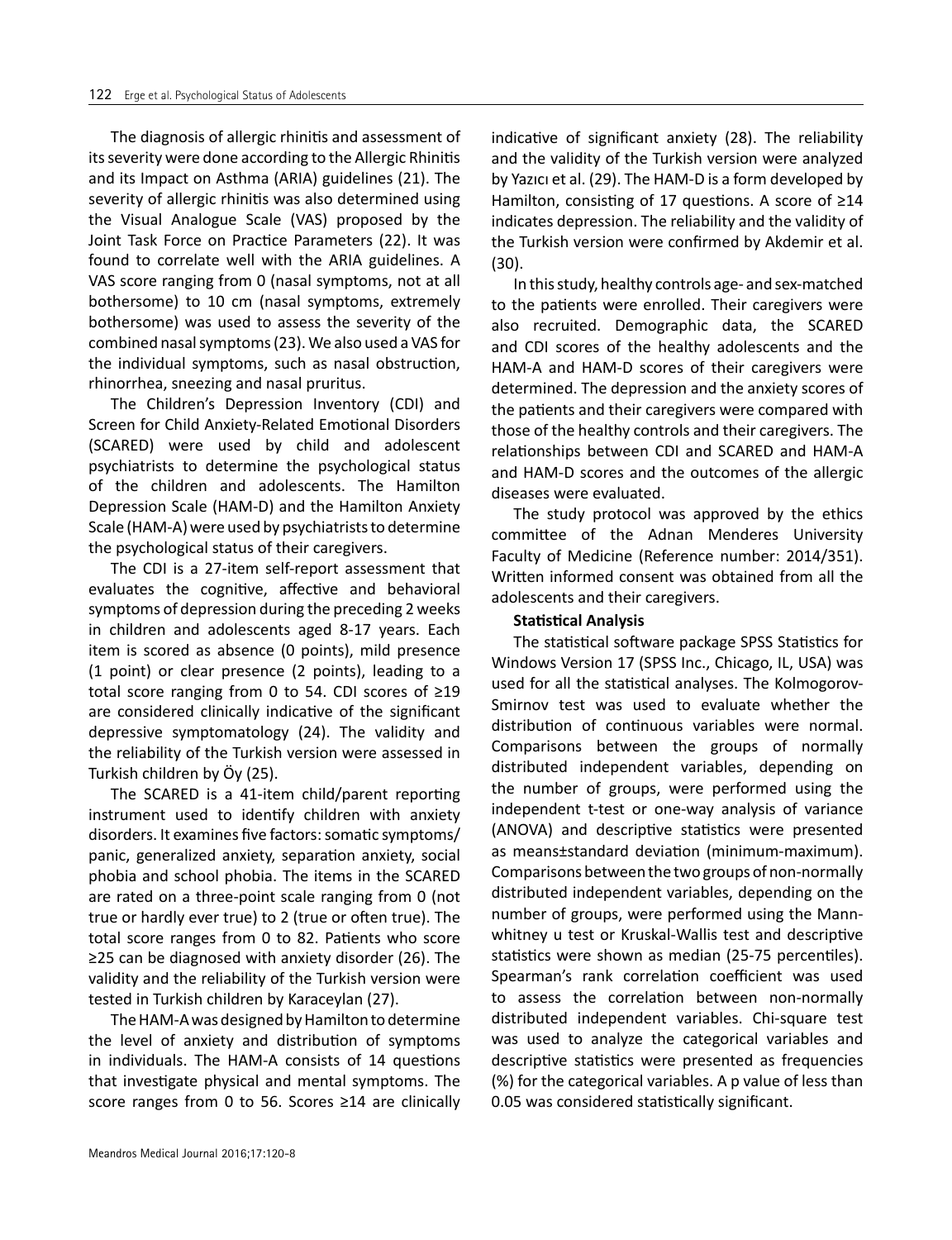## **Results**

The study group consisted of 63 children with allergic rhinitis and asthma sensitized to pollen. Of those, 16 had allergic rhinitis, 2 had asthma and 45 had asthma and allergic rhinitis. The control group consisted of 43 healthy children. Demographical data together with SCARED, CDI, HAM-A and HAM-D scores in the patients and the healthy controls are shown in Table 1.

A significant moderate positive correlation was determined between SCARED and CDI scores (r=0.644, p<0.001) and a strong positive correlation was found between HAM-A and HAM-D scores (r=0.86, p<0.001). However, a significant weak positive correlation was found between CDI and HAM-A scores (r=0.217, p=0.031).

The patients and the healthy controls did not differ in age or gender (p>0.05 for each of the parameters). CDI scores were lower in the patients than in controls (p=0.03). HAM-D scores were higher in the caregivers of patients than in those of controls (p=0.049).

The median SCARED, CDI, HAM-A and HAM-D scores in female patients were 24 (19-38), 9 (4-16), 1.5 (0-4) and 0.5 (0-3), respectively. The median SCARED, CDI, HAM-A and HAM-D scores in male patients were 22 (13.75-28.25), 7 (4-13), 3.5 (0-8) and 2 (0-6), respectively. The SCARED scores were higher in female patients than in male patients (p=0.021).

Monthly family incomes were <1000 Turkish Liras (TL) in five, 1000-4000 TL in 49, and >4000 TL in nine of the patients. They were <1000 TL in 16, 1000-4000 TL in 24, and >4000 TL in 3 controls. Monthly family incomes were significantly higher in the patient group than that in the control group (p=0.001). SCARED, CDI, HAM-A and HAM-D scores did not differ according to the monthly family income (p>0.05 for each of the parameters).

The number of siblings was significantly higher in the control group (p=0.002). SCARED scores were positively and weakly correlated with the number of siblings (r=0.23, p=0.022). In addition, a significant difference was found between the patient and the control groups in terms of graduation from university

| Table 1. Comparison of demographic data and parameters between patients and controls                                                          |                    |                    |           |  |
|-----------------------------------------------------------------------------------------------------------------------------------------------|--------------------|--------------------|-----------|--|
|                                                                                                                                               | Patients (n=63)    | Controls (n=43)    | p value   |  |
|                                                                                                                                               | 150.29±25.45       | 159.56±22          |           |  |
| Age (months; mean $\pm$ SD) (minimum-maximum)                                                                                                 | $(120-200)$        | $(120-203)$        | <b>NS</b> |  |
| Sex (n; Male/female)                                                                                                                          | 46/17              | 28/15              | <b>NS</b> |  |
| Depression [n (%)]                                                                                                                            | 3(5.1%)            | 5                  | <b>NS</b> |  |
| Anxiety [n (%)]                                                                                                                               | 21 (35.6%)         | 18                 | <b>NS</b> |  |
| Caregivers' depression [n (%)]                                                                                                                | 5(7.9%)            | $\overline{2}$     | <b>NS</b> |  |
| Caregivers' anxiety [n (%)]                                                                                                                   | $7(11.1\%)$        | $\overline{2}$     | <b>NS</b> |  |
| SCARED [median (25-75 percentiles)]                                                                                                           | $21(14-30)$        | 24 (17-32.25)      | <b>NS</b> |  |
| CDI [median (25-75 percentiles)]                                                                                                              | $6(3-13)$          | 10 (5.75-15.25)    | 0.03      |  |
| HAM-A [median (25-75 percentiles)]                                                                                                            | $3(0-9)$           | $2(0-5)$           | <b>NS</b> |  |
| HAM-D [median (25-75 percentiles)]                                                                                                            | $2(0-6)$           | $0(0-3.5)$         | 0.049     |  |
| Paternal age (mean ± SD, minimum-maximum)                                                                                                     | 43.48±6.30 (33-65) | 43.14±5.94 (32-59) | <b>NS</b> |  |
| Maternal age [median (25-75 percentiles)]                                                                                                     | 38 (35-42)         | 39 (36-41)         | <b>NS</b> |  |
| Paternal atopy (n)                                                                                                                            | 19                 | 5                  | 0.045     |  |
| Maternal atopy (n)                                                                                                                            | 21                 | 5                  | 0.02      |  |
| Fathers graduated from university (n)                                                                                                         | 25                 | 8                  | 0.014     |  |
| Mothers graduated from university (n)                                                                                                         | 17                 | 6                  | <b>NS</b> |  |
| Mothers smoking cigarette (n)                                                                                                                 | 14                 | 9                  | <b>NS</b> |  |
| Fathers smoking cigarette (n)                                                                                                                 | 25                 | 20                 | <b>NS</b> |  |
| SCARED: Screen for Child Anxiety-Related Emotional Disorders, CDI: The Children's Depression Inventory, HAM-A: Hamilton anxiety scale, HAM-D: |                    |                    |           |  |

Hamilton depression scale, SD: Standard deviation, NS: Non significant, p values <0.05 were considered statistically significant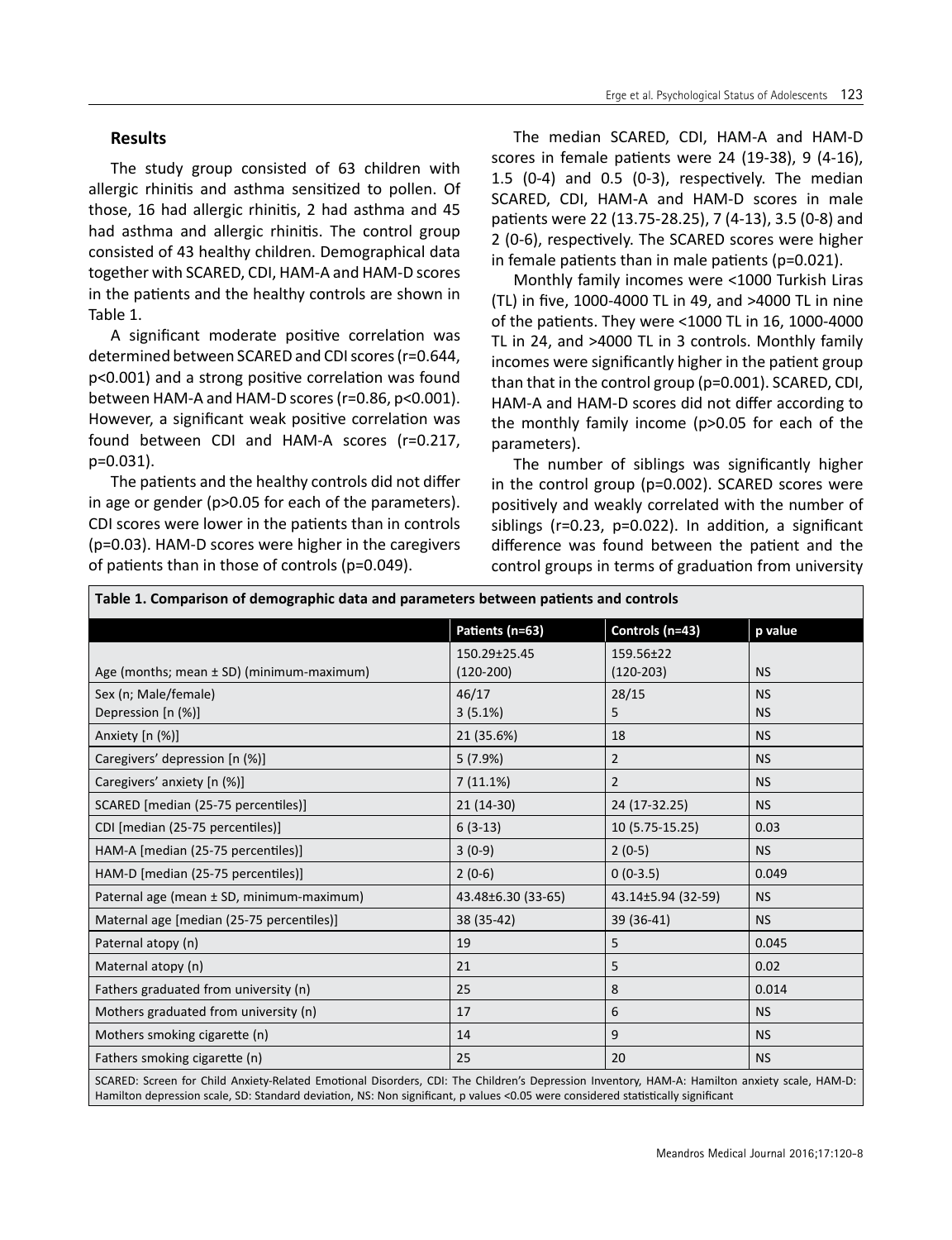by fathers but not by mothers (p=0.014, p>0.05, respectively).

Allergic rhinitis was mild intermittent in 5, moderate-severe intermittent in 5, mild persistent in 10, and moderate-severe persistent in 41 patients. Asthma was intermittent in 1, mild persistent in 30, and moderately persistent in 16 patients. Asthma was well controlled in 23, partially controlled in 10 and uncontrolled in 14 patients. The mean ACT score in patients with asthma was  $21.63\pm4.79$  (8-25). In the preceding year, 21 patients with asthma experienced no asthma attack, 12 experienced one, 5 experienced two, 4 experienced three and five patients experienced more than 3 attacks. Thirteen were admitted to the emergency department once in the preceding year, 2 of them twice, 2 of them 3 times and 3 of them more than 3 times.

No difference was observed between SCARED CDI, HAM-A and HAM-D scores in terms of having mild or moderate-severe allergic rhinitis, having mild or moderate persistent asthma, atopic sensitization, degree of asthma control, occurrence of asthma attacks and emergency department admission related to asthma in the preceding year (p>0.05 for each of

**allergic rhinitis and comorbid asthma**

the parameters).

CDI scores were significantly higher in controls than in patients with allergic rhinitis and asthma (p=0.015). HAM-D scores were significantly higher in the caregivers of patients with asthma and allergic rhinitis than in caregivers of controls (p=0.025).

The median total VAS, nasal obstruction, rhinorrhea, sneezing and pruritis scores in patients with allergic rhinitis were 20 (15.5-27), 5 (4-8), 5 (3-7.5), 6 (3-9) and 5 (1.5-7.5), respectively. A weak positive significant correlation was found between the total VAS and HAM-A scores (r=0.264, p=0.04), pruritus and SCARED scores (r=0.262, p=0.049) and sneezing and HAM-A scores (r=0.313, p=0.014). However, a negative weak correlation was found between rhinorrhea and SCARED scores (r=-0.265, p=0.046).

There were significant differences in ages and ages at diagnosis between adolescents with allergic rhinitis and those with allergic rhinitis and comorbid asthma (p=0.01 versus p=0.002). No difference was observed between these two groups in terms of gender, atopic sensitization and SCARED, CDI, HAM-A and HAM-D scores (p>0.05 for each of the parameters) (Table 2).

| allergic millitus and comorbid astrona |                                     |           |  |  |  |
|----------------------------------------|-------------------------------------|-----------|--|--|--|
| Allergic rhinitis (n=16)               | Asthma and allergic rhinitis (n=45) | p value   |  |  |  |
| 172 (140.75-185.25)                    | 142 (125.5-159.5)                   | 0.01      |  |  |  |
| 10/6                                   | 35/10                               | <b>NS</b> |  |  |  |
| 150 (120-168)                          | 120 (84-144)                        | 0.002     |  |  |  |
| $22.5(16-25.5)$                        | $21(13-34)$                         | <b>NS</b> |  |  |  |
| $6.5$ $(5.75 - 14.25)$                 | $6(3-13)$                           | <b>NS</b> |  |  |  |
| $1.5(0-4)$                             | $4(0-9)$                            | <b>NS</b> |  |  |  |
| $2(0-4)$                               | $3(0-8)$                            | <b>NS</b> |  |  |  |
|                                        | $\overline{2}$                      | <b>NS</b> |  |  |  |
| $\overline{4}$                         | 17                                  | <b>NS</b> |  |  |  |
| $\mathbf 0$                            | $\overline{4}$                      | <b>NS</b> |  |  |  |
| 1                                      | 6                                   | <b>NS</b> |  |  |  |
| 4                                      | 16                                  | <b>NS</b> |  |  |  |
| 5                                      | 12                                  | <b>NS</b> |  |  |  |
| 15                                     | 40                                  | <b>NS</b> |  |  |  |
| 15                                     | 32                                  | <b>NS</b> |  |  |  |
| 6                                      | 19                                  | <b>NS</b> |  |  |  |
| $\overline{2}$                         | $\overline{4}$                      | <b>NS</b> |  |  |  |
|                                        |                                     |           |  |  |  |

**Table 2. Comparison of demographic data and parameters between patients with allergic rhinitis and patients with** 

SCARED: Screen for Child Anxiety-Related Emotional Disorders, CDI: The Children's Depression Inventory, HAM-A: Hamilton Anxiety Scale, HAM-D: Hamilton Depression Scale, SD: Standard deviation, NS: Non significant, p values <0.05 were considered statistically significant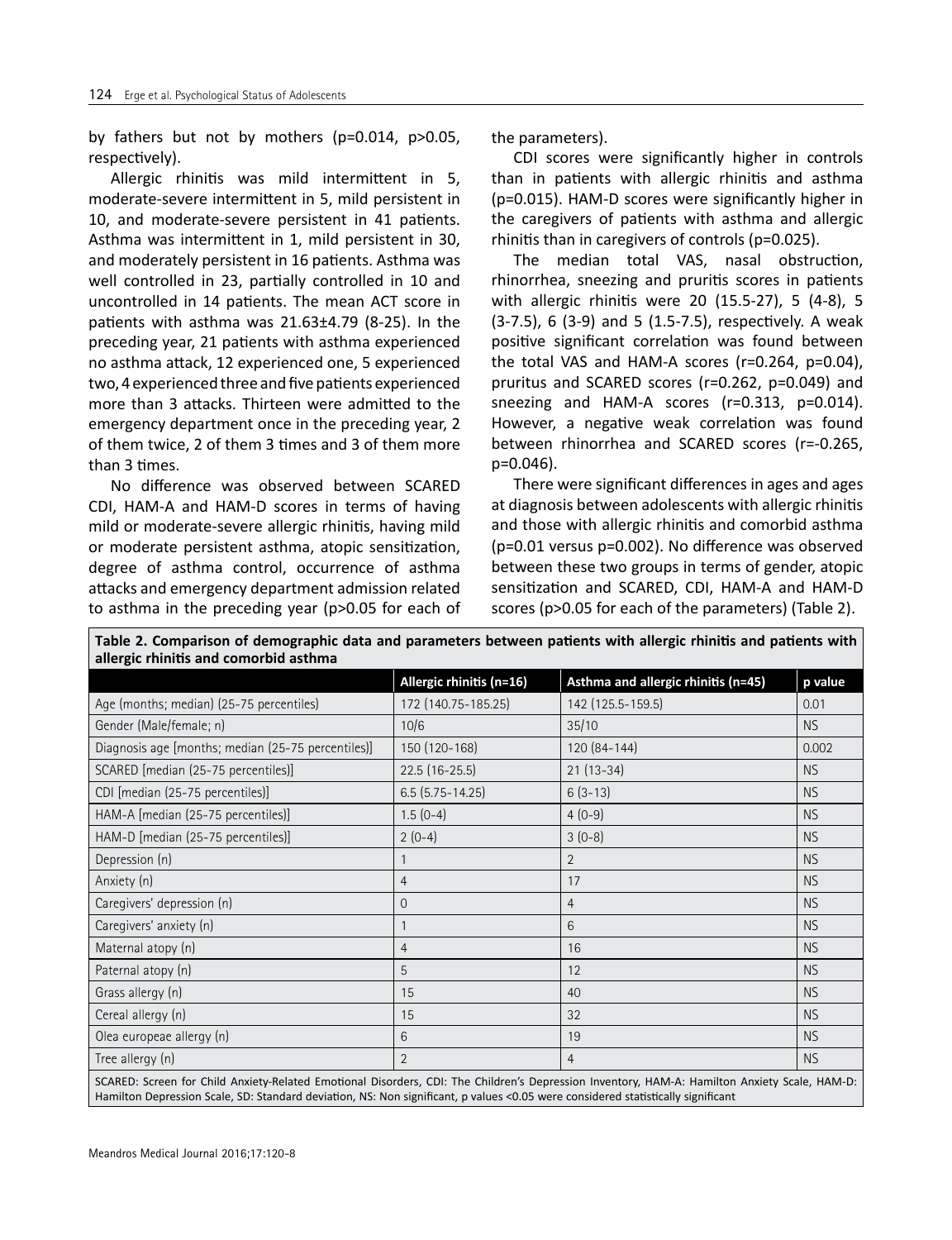# **Discussion**

The present study investigating the impact of the psychological status of the caregivers and their adolescents with asthma or/and allergic rhinitis sensitized with pollen on outcomes of their diseases during the pollen season is the first study in the literature. Symptoms of anxiety and depression were reported by 35.6% and 5.1% of patients and 11.1% and 7.9% of caregivers, respectively.

We found lower CDI scores in patients than in controls. We related this finding with the lower sociocultural level in controls. In our control group, more siblings, lower graduation rates of the fathers, and lower monthly incomes were observed, although only the number of siblings significantly and positively correlated with SCARED scores. We showed higher HAM-D scores in caregivers of patients than in controls.

Studies have revealed that patients with allergic rhinitis are more likely to experience depression, anxiety and psychosocial problems than healthy people. It has been determined that nasal obstruction and itching in patients with allergic rhinitis had a negative impact on their psychological status (5-7). A large epidemiologic study (31) revealed more than twice the number of children with allergic rhinitis aged 5-6 went on to experience a major depressive episode in the subsequent 17 years than did healthy individuals. In our study, depression and anxiety symptoms were found in a very low rate in children with allergic rhinitis. SCARED and CDI scores did not differ between patients with allergic rhinitis and controls.

Asthma is more common among males in early childhood, but after puberty, the incidence decreases in males (32). We enrolled all the voluntary adolescents with asthma and/or allergic rhinitis sensitized to pollen and applied to our outpatient clinic in the pollen season. Although a male predominance was detected in the study groups, no difference was observed between the patient and control groups in terms of gender.

In the literature, psychological complaints in patients with allergic rhinitis may be related to symptom severity (33). In our study, a weak positive correlation was found between nasal pruritus and SCARED scores. A weak negative correlation was

found between rhinorrhea and SCARED scores. No difference was observed between mild and moderatesevere allergic rhinitis in terms of SCARED and CDI scores.

It has been suggested that one-third of adolescents with asthma suffer from an anxiety or panic disorder (34). In an international survey, depression and anxiety were found to be associated with asthma in 65% and 40% of 54 countries, respectively (35). However, some studies have failed to find an association between depression and asthma (36,37). In our study, the SCARED and CDI scores in children with allergic rhinitis did not differ from those in patients with allergic rhinitis and comorbid asthma. Depression and anxiety symptoms were found in 2 and 17 of 45 patients with allergic rhinitis and comorbid asthma, respectively. Although SCARED scores in adolescents with asthma and allergic rhinitis did not differ from the scores in healthy controls, CDI scores were significantly higher in controls than in patients with asthma and allergic rhinitis.

The relationship between asthma severity and anxiety or depression is still a matter of debate (38-42). In our study, no correlations were evident between ACT and SCARED and CDI scores in patients with asthma. Additionally, no difference was found in SCARED and CDI scores according to the degree of asthma control as classified by the GINA guidelines.

Pietras et al. (43) suggested that mild depressive symptoms are present in 26% of individuals with mild asthma, whereas moderate depressive symptoms are present in 36% of patients with moderate asthma. One study showed a significant decrease in pulmonary function tests in patients with depression (44). In our study, SCARED and CDI scores did not differ between patients with mild and moderate persistent asthma. We also identified no relationships between the pulmonary function tests and the SCARED and CDI scores in patients with asthma. Depression and anxiety in patients with asthma may lead to nonadherence to medication, poor asthma outcomes and worse asthma symptoms compared with patients with asthma having no psychological disturbances (45,46). In our study, no differences were shown between the SCARED and CDI scores in patients with asthma in terms of the number of asthma attacks or asthmarelated admissions to the emergency departments in the preceding year.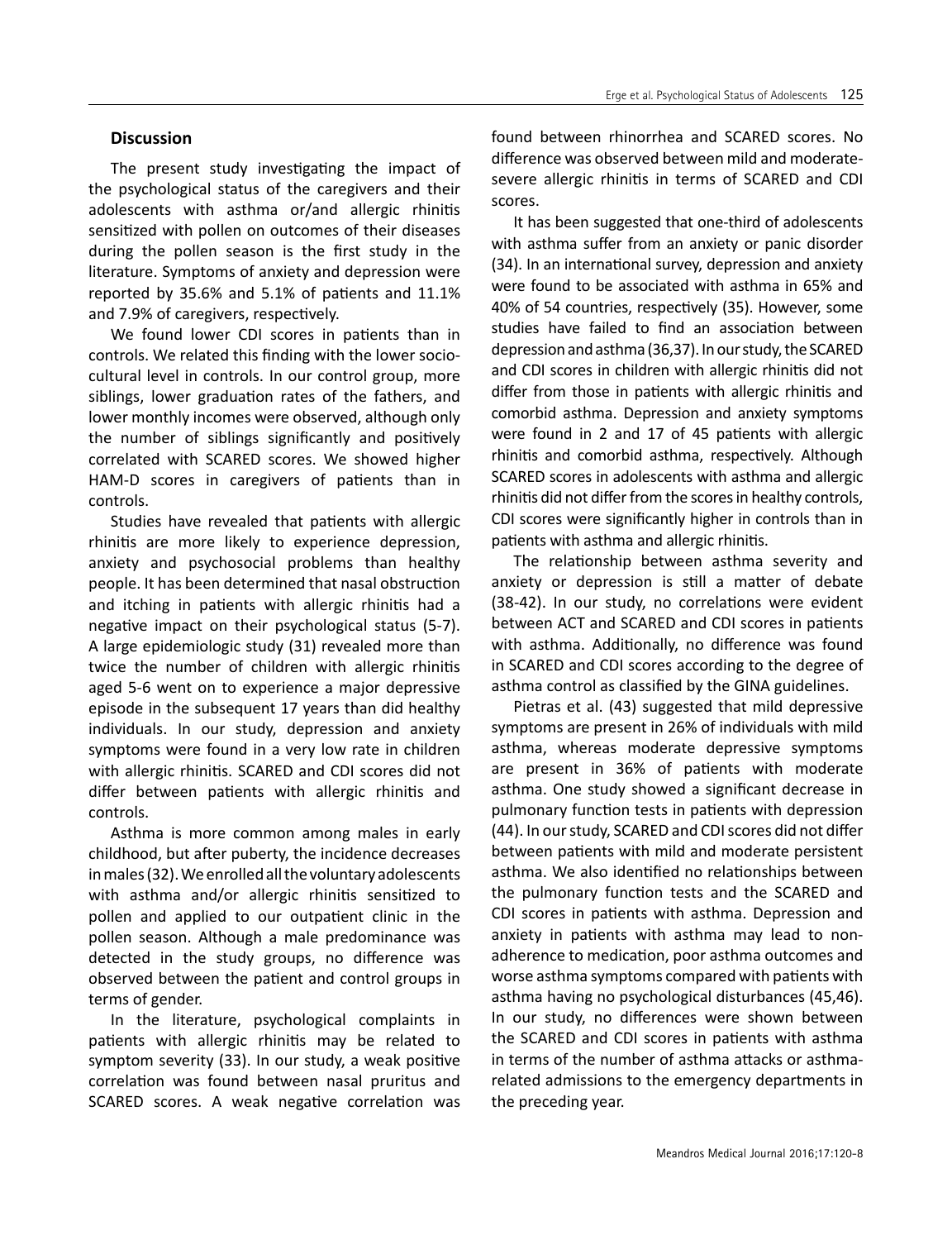To the best of our knowledge, there is no study evaluating the psychological status of the caregivers of children with allergic rhinitis. In our study HAM-A and HAM-D scores did not differ between the caregivers of allergic rhinitis and the caregivers of controls. Weak positive correlations were found between the total VAS and HAM-A scores, and sneezing and HAM-A scores.

Previous studies have suggested that caregivers of patients with asthma were at increased risk of anxiety and depression than those of healthy individuals (10,11). HAM-D scores were significantly higher in the caregivers of patients with asthma and allergic rhinitis than in the caregivers of controls. The asthmatic children of the caregivers with a depression and/or anxiety disorder exhibited reduced pulmonary function compared with those of the healthy caregivers (47). In our study, no correlations were evident between ACT scores and the pulmonary function tests of children with asthma and the HAM-A and HAM-D scores of their caregivers. In addition, no differences were found in the HAM-A and HAM-D scores of the caregivers of patients with asthma, in terms of the level of asthma control, asthma severity, asthma attacks and asthma-related admissions to the emergency services in the preceding year.

## **Study Limitations**

Although the low number of the subjects in the study groups was the limitation of our study, we assume that assessment of the depressive and anxiety symptoms of the adolescents and their caregivers by the specialist doctors made the study valuable. Larger studies are required to evaluate the increased risk of depression and anxiety in pollen allergic patients and their caregivers in the pollen season.

## **Ethics**

Ethics Committee Approval: The study protocol was approved by the ethics committee of the Adnan Menderes University Faculty of Medicine (Reference number: 2014/351), Informed Consent: Written informed consent was obtained from all the adolescents and their caregivers.

Peer-review: Externally and internally peerreviewed.

#### **Authorship Contributions**

Concept: Duygu Erge, Pınar Uysal, Hatice Aksu, İmran Kurt Ömürlü, Design: Börte Gürbüz Özgür, Faruk Demir, Şahap Dede, Data Collection or Processing: Börte Gürbüz Özgür, Faruk Demir, İmran Kurt Ömürlü, Şahap Dede, Analysis or Interpretation: Duygu Erge, Pınar Uysal, Faruk Demir, İmran Kurt Ömürlü, Börte Gürbüz Özgür, Literature Search: Sibelnur Avcil, Writing: Duygu Erge, Pınar Uysal, Hatice Aksu.

Conflict of Interest: No conflict of interest was declared by the authors.

Financial Disclosure: The authors declared that this study received no financial support.

## **References**

- 1. Masoli M, Fabian D, Holt S, Beasley R. Global Initiative for Asthma (GINA) Program. The global burden of asthma: executive summary of the GINA Dissemination Committee report. Allergy 2004; 59: 469-78.
- 2. Cruz AA, Popov T, Pawankar R, Annesi-Maesano I, Fokkens W, Kemp J, et al. ARIA Initiative Scientific Committee. Common characteristics of upper and lower airways in rhinitis and asthma: ARIA update, in collaboration with GA(2)LEN. Allergy 2007; 62: 1-41.
- 3. Asher MI, Montefort S, Björkstén B, Lai CK, Strachan DP, Weiland SK, et al. ISAAC Phase Three Study Group. Worldwide time trends in the prevalence of symptoms of asthma, allergic rhinoconjunctivitis, and eczema in childhood: ISAAC Phases One and Three repeat multicountry cross-sectional surveys. Lancet 2006; 368: 733-43.
- 4. Slattery MJ, Essex MJ. Specificity in the association of anxiety, depression, and atopic disorders in a community sample of adolescents. J Psychiatr Res 2011; 45: 788-95.
- 5. Meltzer EO, Blaiss MS, Derebery MJ, Mahr TA, Gordon BR, Sheth KK, et al. Burden of allergic rhinitis: results from the Pediatric Allergies in America survey. J Allergy Clin Immunol 2009; 124: 43-70.
- 6. Wu WC, Chang HY, Kuo KN, Chen CY, Tu YC, Yang YH. Psychosocial problems in children with allergic diseases: a population study in Taiwan. Child Care Health Dev. 2011; 37: 662-70.
- 7. Lv X, Xi L, Han D, Zhang L. Evaluation of the psychological status in seasonal allergic rhinitis patients. ORL J Otorhinolaryngol Relat Spec 2010; 72: 84-90.
- 8. Katon W, Lozano P, Russo J, McCauley E, Richardson L, Bush. The prevalence of DSM-IV anxiety and depressive disorders in youth with asthma compared with controls. J Adolesc Health 2007; 41: 455-63.
- 9. Xi L, Zhang Y, Han D, Zhang L. Effect of asthma, aeroallergen category, and gender on the psychological status of patients with allergic rhinitis. J Investig Allergol Clin Immunol 2012; 22: 264-9.
- 10. Szabo A, Mezei G, Kovari E, Cserháti E. Depressive symptoms amongst asthmatic children's caregivers. Pediatr Allergy Immunol 2010; 21: 667-73.
- 11. Yuksel H, Sogut A, Yilmaz O,Demet M, Ergin D, Kirmaz C. Evaluation of sleep quality and anxiety-depression parameters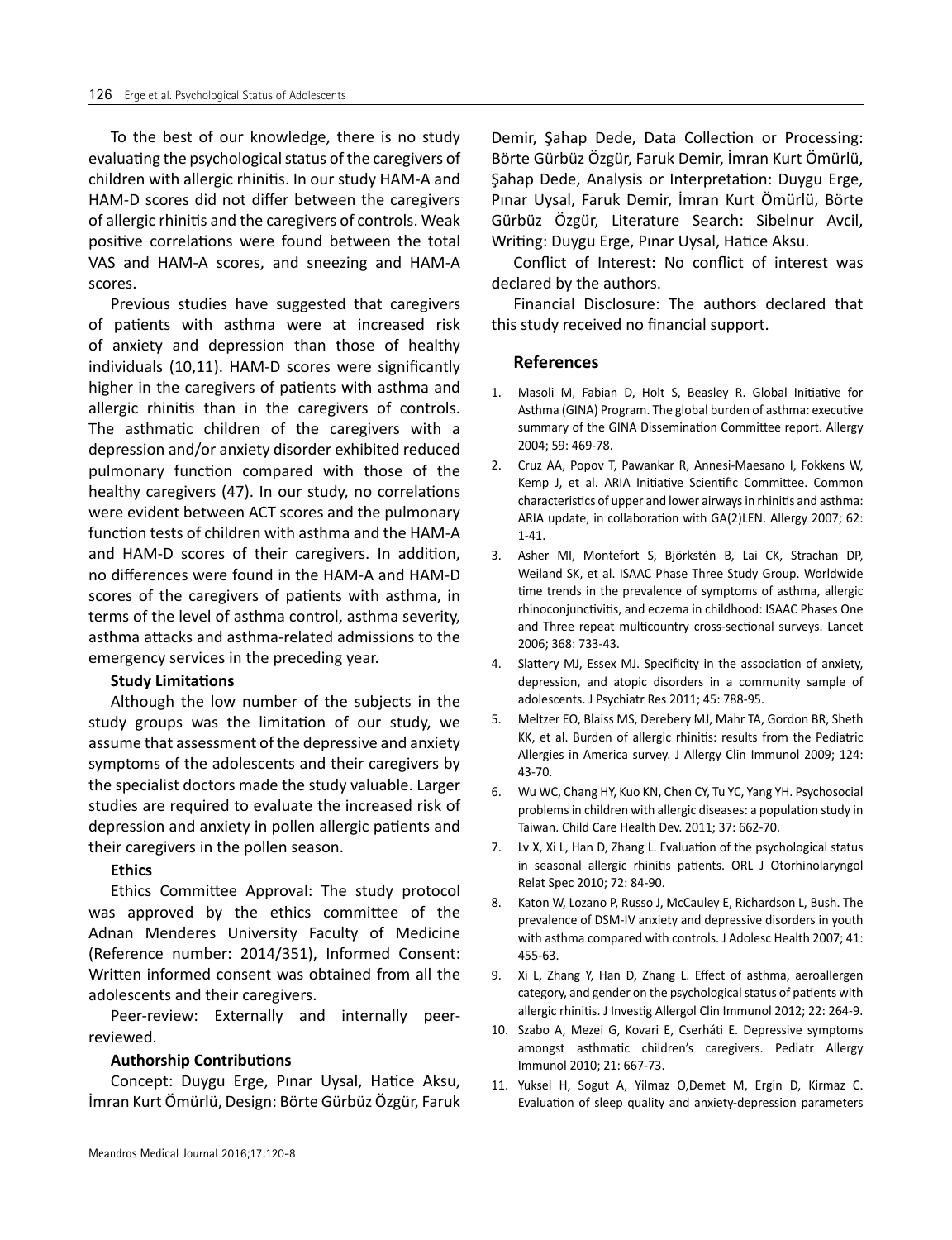in asthmatic children and their mothers. Respir Med 2007; 101: 2550-4.

- 12. Brown ES, Gan V, Jeffress J, Mullen-Gingrich K, Khan DA, Wood BL, et al. Psychiatric symptomatology and disorders in caregivers of children with asthma. Pediatrics 2006; 118: 1715-20.
- 13. Bitsko MJ, Everhart RS, Rubin BK. The adolescent with asthma. Paediatr Respir Rev 2014; 15: 146-53.
- 14. Timonen M, Viilo K, Hakko H, Särkioja T, Meyer-Rochow VB, Väisänen E, et al. Is seasonality of suicides stronger in victims with hospital treated atopic disorders? Psychiatry Res 2004; 126: 167-75.
- 15. Marshall PS, O'Hara C, Steinberg P. Effects of seasonal allergic rhinitis on fatigue levels. Psychosom Med 2002; 64: 684-91.
- 16. Dreborg S, Frew A. Allergen standardization and skin tests. EAACI Position paper. Allergy 1993; 48: 49-54.
- 17. Tezcan D, Uzuner N, Sule Turgut C, Karaman O, Köse S. Retrospective evaluation of epidermal skin prick tests in patients living in Aegean region. Allergol Immunopathol (Madr) 2003; 31: 226-30.
- 18. Global Initiative for Asthma (GINA): Global Strategy for Asthma Management and Prevention: Revised 2014.
- 19. Nathan RA, Sorkness CA, Kosinski M, Schatz M, Li JT, Marcus P, et al. Development of the asthma control test: a survey for assessing asthma control. J Allergy Clin Immunol 2004; 113: 59- 65.
- 20. Miller MR, Hankinson J, Brusasco V, Burgos F, Casaburi R, Coates A, et al. Standardisation of spirometry. Eur Respir J 2005; 26: 319-38.
- 21. Bousquet J, Khaltaev N, Cruz AA, Denburg J, Fokkens WJ, Togias A, et al. World Health Organization; GA(2)LEN; AllerGen. Allergic Rhinitis and its Impact on Asthma (ARIA) 2008 update (in collaboration with the World Health Organization, GA(2)LEN and AllerGen). Allergy 2008; 63: 8-160.
- 22. Spector SL, Nicklas RA, Chapman JA, Bernstein IL, Berger WE, Blessing-Moore J, et al. Joint Task Force on Practice Parameters; American Academy of Allergy, Asthma, and Immunology; American College of Allergy, Asthma, and Immunology; Joint Council of Allergy, Asthma, and Immunology. Symptom severity assessment of allergic rhinitis: part 1. Ann Allergy Asthma Immunol 2003; 91: 105-14.
- 23. Bousquet PJ, Combescure C, Neukirch F, Klossek JM, Méchin H, Daures JP, et al. Visual analog scales can assess the severity of rhinitis graded according to ARIA guidelines. Allergy 2007; 62: 367-72.
- 24. Kovacs M. The Children Depression Inventory (CDI). Psychopharmacol Bull 1985; 21: 995-8.
- 25. Öy B. Children's Depression Inventory: depression scale for children: study of validity and reliability. Turk Psikiyatri Derg 1991; 2: 132-6.
- 26. Birmaher B, Brent DA, Chiappetta L, Bridge J, Monga S, Baugher M. Psychometric properties of the screen for child anxiety related emotional disorders (SCARED): a replication study. J Am Acad Child Adolesc Psychiatry 1999; 38: 1230-6.
- 27. Karaceylan CF. The screen for child anxiety related emotional disorders: A study of reliability and validity. Unpublished Master's Thesis, Kocaeli University, Turkey, 2004.
- 28. Hamilton A. Diagnosis and rating of anxiety. Br J Psychiatry 1969; 3: 76-9.
- 29. Yazıcı MK, Demir B, Tanrıverdi N. Hamilton Anksiyete Degerlendirme Ölceği; Degerlendiriciler Arası Güvenirlik ve Geçerlik Çalısması. Turk Psikiyatri Derg 1998; 9: 114-7.
- 30. Akdemir A, Örsel S, Dağ İ, Türkçapar H, İşcan N, Özbay H. Hamilton depresyon derecelendirme ölçeği (HDDÖ)'nin geçerliği, güvenirliği ve klinikte kullanımı. Psikiyatri Psikoloji Psikofarmakoloji Dergisi 1996; 4: 251-9.
- 31. Cohen P, Pine D, Must A, Kasen S, Brook J. Prospective associations between somatic illness and mental illness from childhood to adulthood. Am J Epidemiol 1998; 147: 232-9.
- 32. de Marco R, Locatelli F, Sunyer J, Burney P, the European Community Respiratory Health Survey Study Group. Differences in incidence of reported asthma related to age in men and women. Am J Respir Crit Care Med 2000; 162: 68-74.
- 33. Bavbek S, Kumbasar H, Tuğcu H, Misirligil Z. Psychological status of patients with seasonal and perennial allergic rhinitis. J Investig Allergol Clin Immunol 2002; 12: 204-10.
- 34. Katon WJ, Richardson L, Lozano P, McCauley E. The relationship of asthma and anxiety disorders. Psychosom Med 2004; 66: 349-55.
- 35. Wong KO, Hunter Rowe B, Douwes J, Senthilselvan A. Asthma and wheezing are associated with depression and anxiety in adults: an analysis from 54 countries. Pulm Med 2013; 2013: 929028.
- 36. McQuaid EL, Kopel SJ, Nassau JH. Behavioral adjustment in children with asthma: a meta-analysis. J Dev Behav Pediatr 2001; 22: 430-9.
- 37. Bender BG, Annett RD, Iklé D, DuHamel TR, Rand C, Strunk RC. Relationship between disease and psychological adaptation in children in the Childhood Asthma Management Program and their families. CAMP Research Group. Arch Pediatr Adolesc Med 2000; 154: 706-13.
- 38. Letitre SL, de Groot EP, Draaisma E, Brand PL. Anxiety, depression and self-esteem in children with well-controlled asthma: casecontrol study. Arch Dis Child 2014; 99: 744-8.
- 39. Di Marco F, Verga M, Santus P, Giovannelli F, Busatto P, Neri M, et al. Close correlation between anxiety, depression, and asthma control. Respir Med 2010; 104: 22-8.
- 40. Liu S, Wu R, Li L, Liu L, Li G, Zhang X, et al. The prevalence of anxiety and depression in Chinese asthma patients. PLoS One 2014; 9: 103014.
- 41. Trzcińska H, Przybylski G, Kozłowski B, Derdowski S. Analysis of the relation between level of asthma control and depression and anxiety. Med Sci Monit 2012; 18: 190-4.
- 42. Vieira AA, Santoro IL, Dracoulakis S, Caetano LB, Fernandes AL. Anxiety and depression in asthma patients: impact on asthma control. J Bras Pneumol 2011; 37: 13-8.
- 43. Pietras T, Panek M, Witusik A, Wujcik R, Szemraj J, Górski P, et al. Analysis of the correlation between level of anxiety, intensity of depression and bronchial asthma control. Post Dermatol Alergol 2011; 28: 15-22.